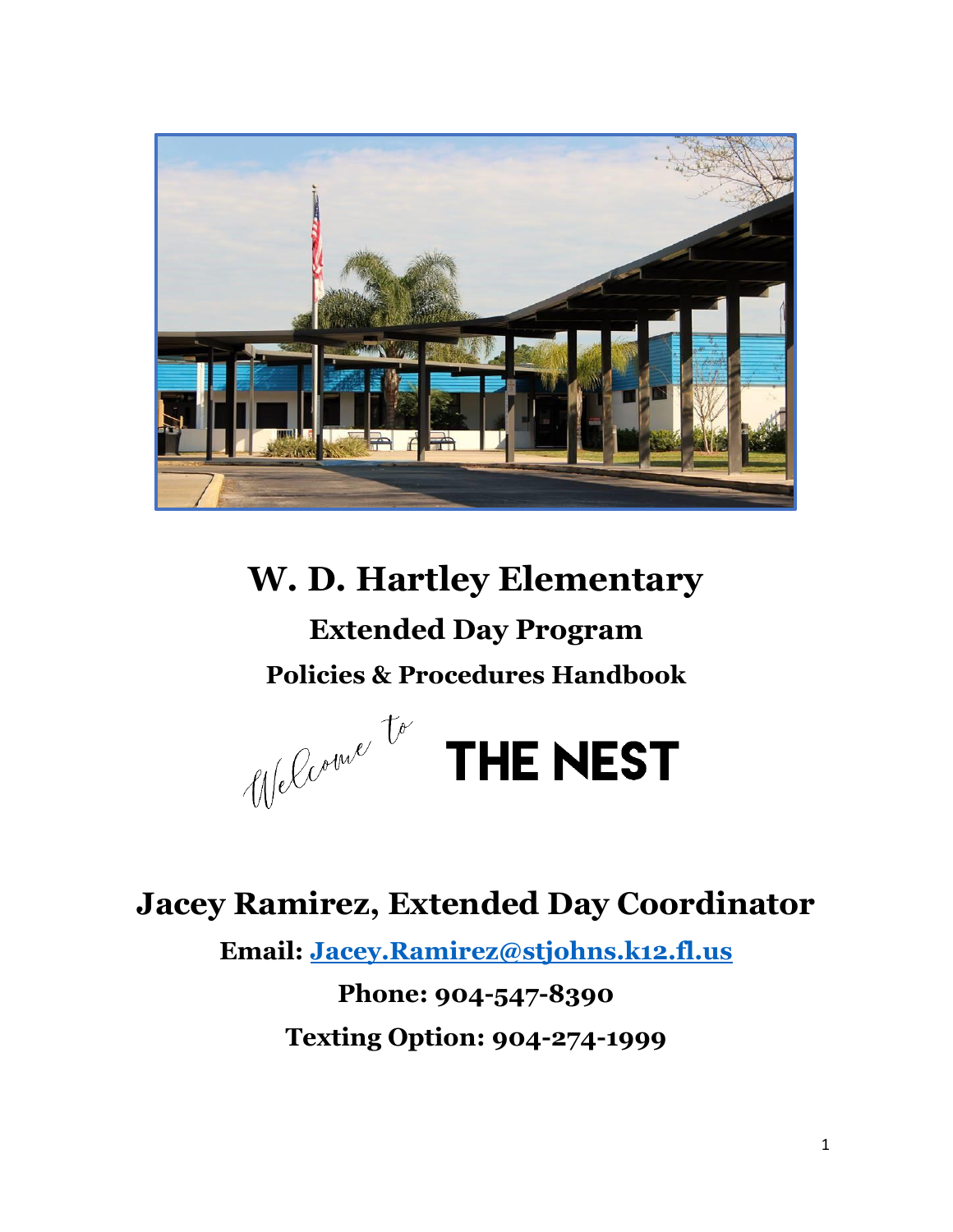

# **Hartley Elementary Extended Day Program**

# **2022-2023**

## **About Hartley's Extended Day Program, "The Nest"**

Hartley's mission is to provide all students with a high-quality learning experience that develops their social and academic potential. The goal of the Hartley Extended Day Program is to offer students a well-supervised, enjoyable enrichment experience in a safe, familiar setting where they feel "at home." We will have fun, educational, physical, and developmentally appropriate activities planned for our students.

#### **Registration & Rates**

There is a **non-refundable** registration fee of **\$75 per child, per school year.** The annual registration fee is required for both new and returning students.

## **Registration Fee \$75.00 per child – Non-Refundable**

- Before School Care:
	- o First Child: \$180 per Month
	- o Second Child: \$90 per Month
- After School Care:
	- o First Child: \$280 per Month
	- o Second Child: \$140 per Month
- Before & After School Care:
	- o First Child: \$340 per Month
	- o Second Child: \$170 per Month
- Part Time:
	- o Morning: \$10 per Child per Morning NO DISCOUNTS
	- o Afternoon: \$20 per Child per Afternoon NO DISCOUNTS

Please Note:

- The rates listed are monthly rates.
- The registration fee is due prior to the student's start date.
- All accounts must be current prior to registering for the 2021-2022 school year.
- **Monthly prices are three (3) or more days per week in attendance.**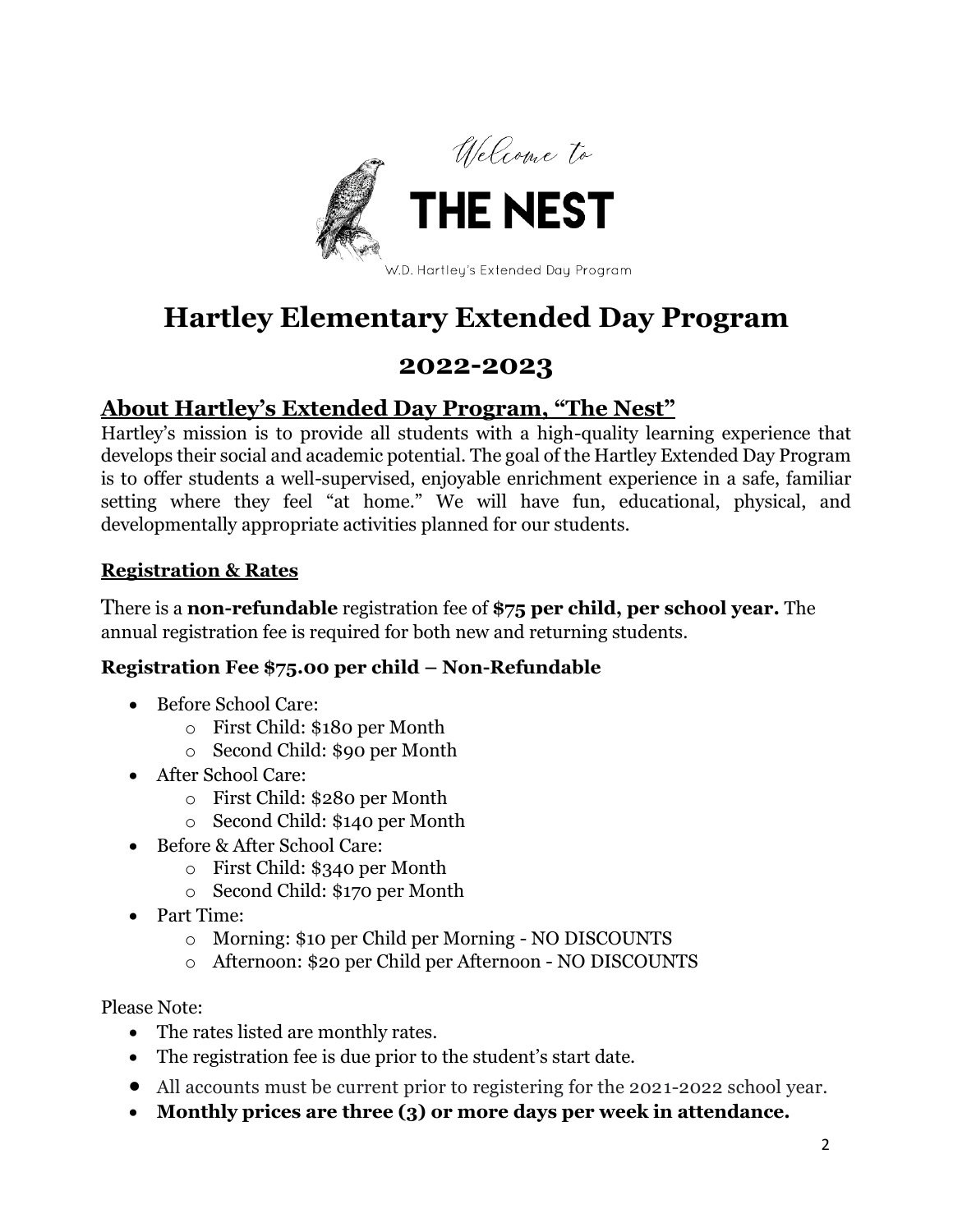We offer reduced rates to families who qualify for free or reduced lunch. **A copy of your approval letter from SJCSD must be provided to be eligible for the reduced rate.**

All St. Johns County School District employees are offered discounted fees. Please let us know which school or department you are located.

## **Payments**

- We accept **SchoolPay (preferred online payment option)**, check, or cash.
- **Per Florida State Law (Article VII Section 10),** *payments must be made prior to childcare services rendered. Please keep in mind that the Extended Day Program is self-sustained and do not receive funding from the school district or state.*
- We cannot be held responsible for money being sent to the school with your child. Cash payments can be made directly in the front office.
- Please put the name of your student on any check and indicate that it is for "Hartley" Extended Day".
- All checks returned unpaid by the bank will be turned over to collections.
- Two returned checks unpaid by your bank will result in mandatory cash payments for all subsequent fees due.
- **Invoicing will be completed on a monthly basis – the first week of every month. Please make sure we have your correct email address – you will be invoiced via email.**
- Regardless of receiving an invoice, THIS is your notification that all payments are listed on the Extended Day Payment Calendar and are expected to be paid in a timely manner.
- At the end of the tax year, you may request an end-of-year tax statement from the Extended Day Coordinator. For tax purposes:

#### **Federal Tax ID: 59-6000824.**

• The link for SchoolPay has been provided below for your convenience and is also located on the Hartley Website.

**[https://www.schoolpay.com](https://www.schoolpay.com/)**

## **Late Fees**

A \$30 Late Fee will be added to your account on the 16<sup>th</sup> if payment is not received. Payments not received by the following bill cycle will result in removal of the program.

## **Hours of Operation**

| $6:30am - 8am$     | $2:40 \text{pm} - 6 \text{pm}$ |
|--------------------|--------------------------------|
| $6:30am - 8am$     | $2:40 \text{pm} - 6 \text{pm}$ |
| $6:30am - 8am$     | $1:40 \text{pm} - 6 \text{pm}$ |
| $6:30am - 8am$     | $2:40 \text{pm} - 6 \text{pm}$ |
| $6:3$ oam – $8$ am | $2:40$ pm – 6pm                |
|                    |                                |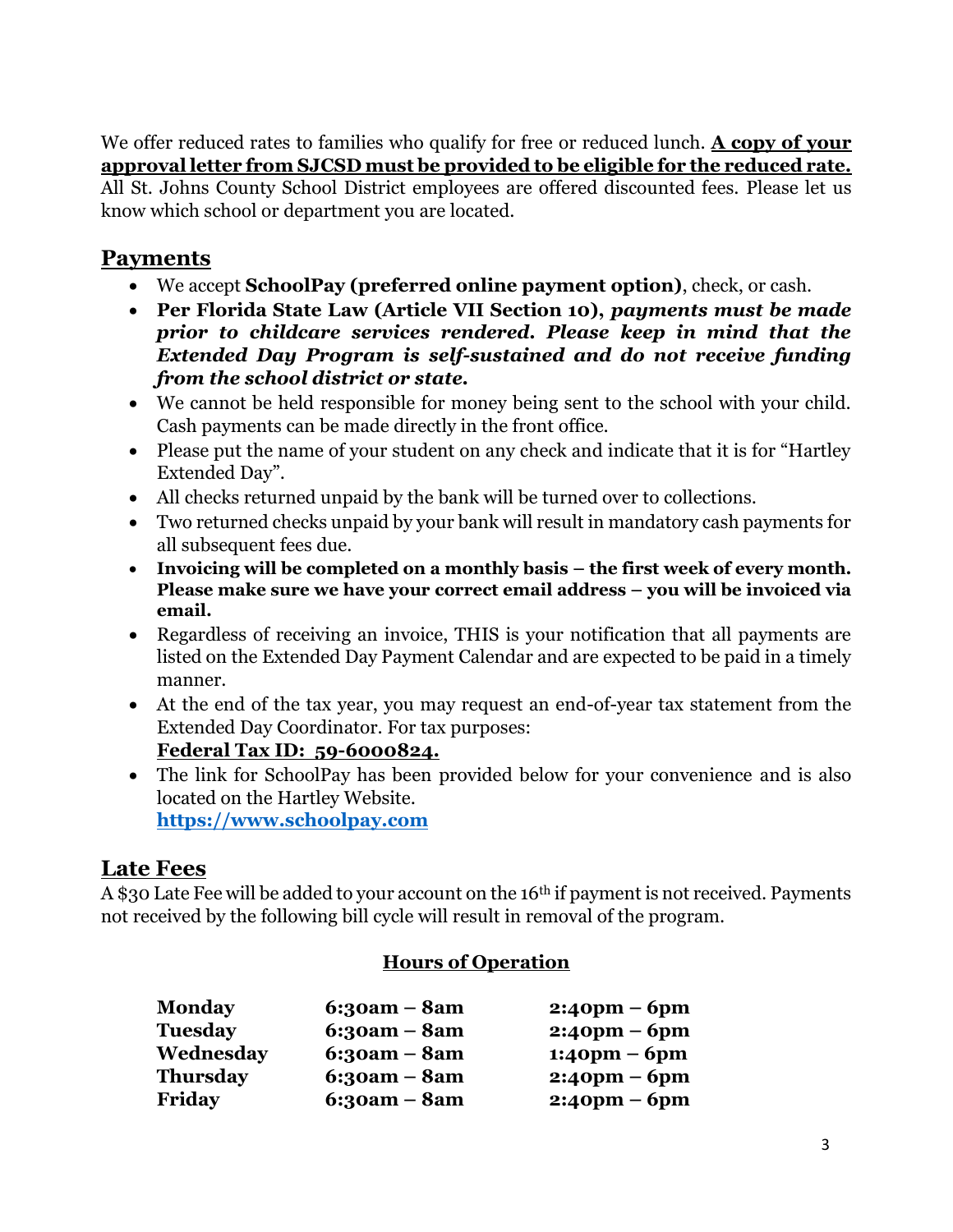# **Pick Up & Drop Off**

- Please inform all contacts on your approved pick-up list that they will need to provide a state-issued picture ID at pick up each time they are here to pick your child/children up.
- For the safety of all children, you must walk into the school and pick up your child at the end of the day. All children MUST be signed out. Students are not permitted to sign themselves out. For sanitation purposes, the Extended Day staff may sign your child out when needed or appropriate to provide contact free pick up.
- **If changes need to be made to the contacts on your approved list, we must receive those changes in advance (phone call, note or email) from a parent or guardian**.
- Children will not be released to anyone that is not on their approved pick-up list without a photo ID and prior consent from a parent or guardian.
- The Extended Day program ends promptly at 6pm daily.
- In the event of three (3) or more late pickups: *There will be a \$1.00 per minute per child late fee applied after 6pm.*
- The above statement is a St. Johns County School District policy and is strictly enforced.
- Your late fee will be determined using Hartley's clock and late fees will automatically be charged to your account.
- When arriving, please do not dispute the fee charged. This is a fee we do not wish to have to collect.
- **If possible, we strongly suggest you have a backup plan, a close neighbor, friend, or family member you trust for those unforeseen times when you are stuck in traffic, have an emergency, or are running late. We understand and have a texting or calling option at the following number: 904-274-1999**

## **Dismissal Changes**

**It is the parent or guardian's responsibility to notify the Extended Day Coordinator of any transportation changes that occur. You may reach the coordinator at:** 

**Email: [Jacey.Ramirez@stjohns.k12.fl.us](mailto:Jacey.Ramirez@stjohns.k12.fl.us) Phone Number: 904-547-8390 Texting Option: 904-274-1999**

# **Early Withdrawal Policy**

In the event of early withdrawal from the Extended Day Program, all tuitions and registrations paid will be forfeited.

If you should decide to re-enroll your child in the Extended Day Program after your student's withdrawal, an enrollment fee of \$35.00 will be required before your child can start.

## *If there is a debt, the debt must be paid in full before the student is able to re-enroll.*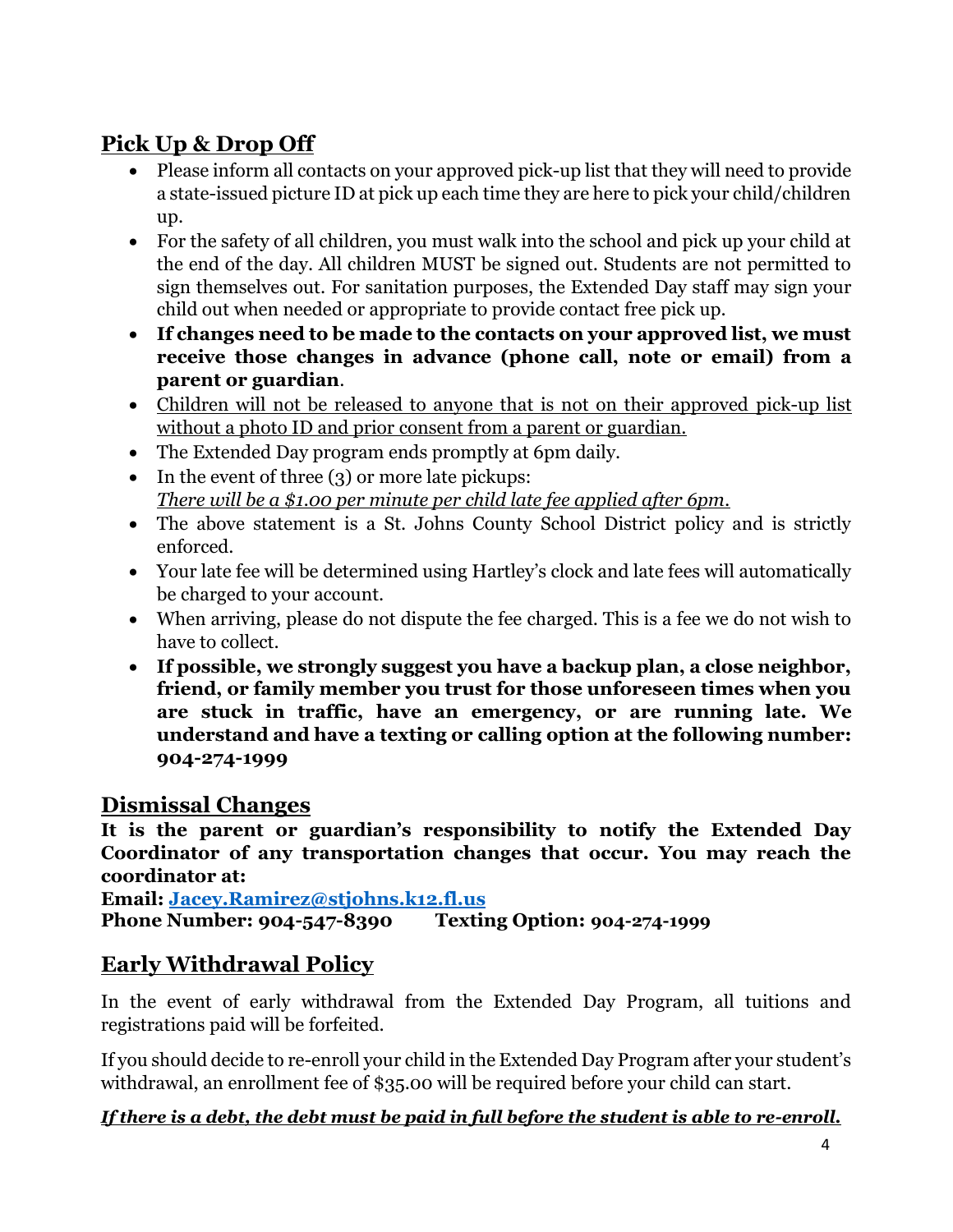## **Snack**

Snack will be provided for students in the afternoon. Each student will be given snack and water each day in the afternoon. For Morning Care students, breakfast is available in the cafeteria when the students are released from Extended Day Morning Care. We do not provide snack to Morning Care students for this reason. Please Note: If your student has allergies that require an alternative snack, please let the Extended Day Coordinator know in order to accommodate your student. We are always happy to help!

## **Homework -** Please discuss with your student(s).

- Extended Day provides time for homework on Mondays through Thursdays in a study hall fashion. Extended Day teachers are available to oversee homework time and assist when needed. Extended Day teachers are able to spot check homework for completeness.
- Your child is responsible for completing their homework. We cannot guarantee that your child's assignments will be completed by pick up.
- We do not allow children to go back to classrooms. This is for safety purposes and reinforces responsibility.
- We expect all students in the homework area to be as quiet as possible during homework time out of respect for all students.

## **Activities**

Extended Day students participate in many activities including recess, arts and crafts, science experiments, and more. There may also be special fee-based enrichment programs available to your students to participate in after school. It is always the parent and guardian's choice to accept these extra opportunities.

## **Program Safety Guidelines** – Please discuss with your student(s).

We want your child to enjoy Extended Day while participating in a safe learning and social environment. During Extended Day, we expect students to comply with the rules they follow during the regular school day. The rules are the same. Your child's teacher, as well as the Extended Day staff, will work closely with your child from the very first day of school to teach them the proper use of equipment and proper behavior inside the building and on the playground. Any child endangering themselves or others, misusing the playground equipment, or not following the safety rules will be unable to participate in the playground activity that day.

#### **Please keep in mind that attending the Extended Day Program is a privilege, not a right**.

- Children should always be able to see their group leader stay close to your group.
- Any form of disrespect will NOT be tolerated.
- DO NOT CLIMB OVER OR UNDER the fences.
- Proper use of equipment is expected at all times.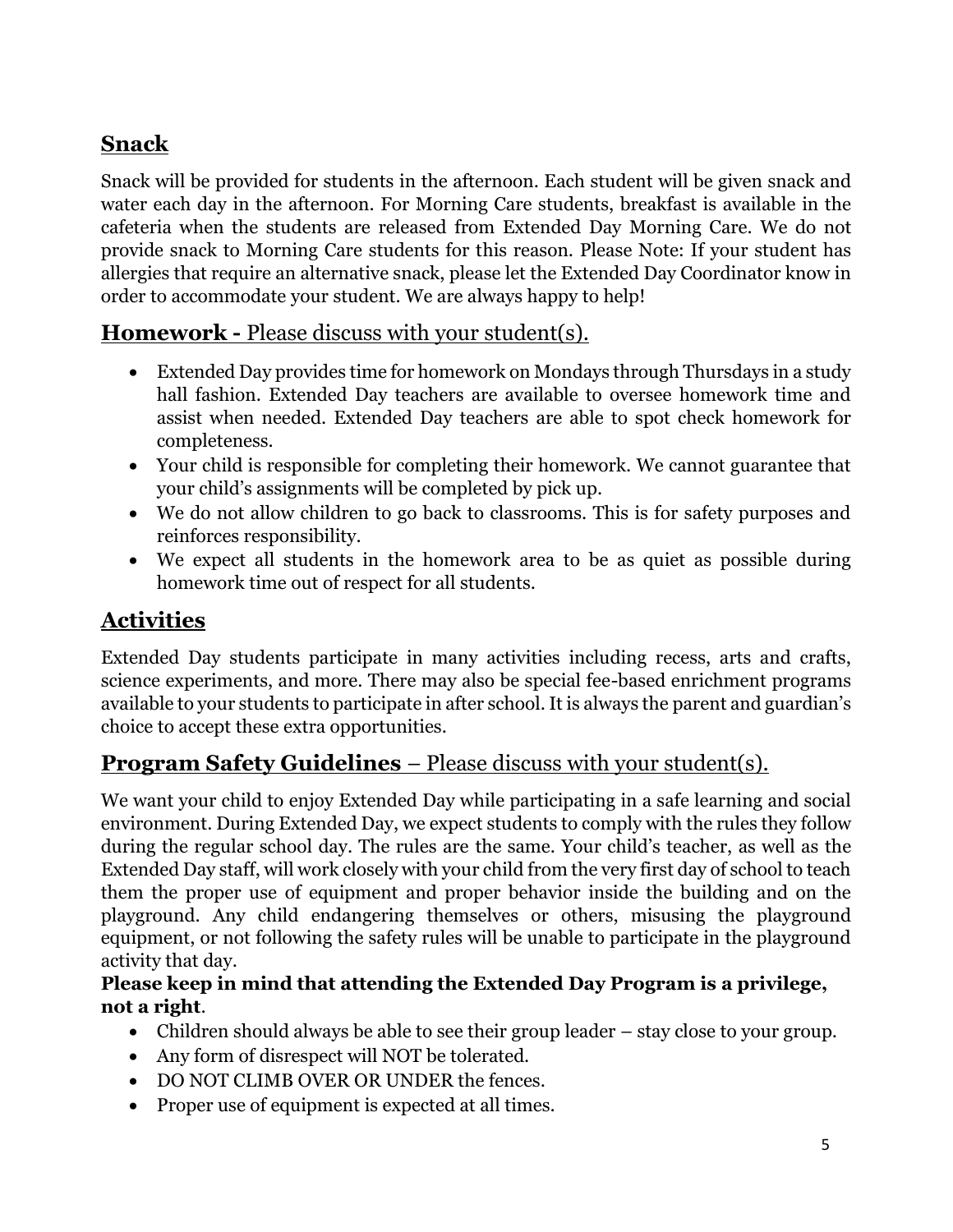- Always use inside voices when in the building. You can be as loud as you like outside.
- Always take a buddy after asking permission to leave the group. NEVER GO ALONE.
- Clean up after yourself and leave things just as you found them when you arrived.
- Keep your hands and feet to yourself at all times. If you have an issue, tell an Extended Day staff member.
- Please leave all toys and games at home. We are not responsible for lost or stolen items.
- Remember to always treat others as you want to be treated!
- Absolutely NO cell phone use.

## **Discipline Policy -** Please discuss with your student(s).

We occasionally have students who make errors in judgment during Extended Day. We feel strongly that when we have support from the parents at home, we can be more effective when dealing with discipline issues. Listed below and on the following page you will find our Program Safety Guidelines. Please read the guidelines over carefully with your child. After an informal warning, you will be notified in writing of any behavior problems with your child.

## • **Initial Incident:**

o The student may be given an informal warning, depending on the offense, and given time out or another method of correction.

## • **First and Second Incidents:**

o Parents will be notified of incidents through formal or informal parent conference. Record of the incidents will remain on file. Parents may be required to sign written documentation on the incidents. The child **may** be suspended from the Extended Day program depending on the offense

## • **Third Incident:**

o Parents will be notified of the third incident through a formal or informal conference. Record of the incident will remain on file. At this point, the child **may** be expelled from the Extended Day program depending on the offense.

o

**Please print/return the following "permissions" page along with your registration.**

**This may be initialed electronically by reading the handbook and payment calendar in full on our Extended Day page and typing your name in stating that you read the information in full on your electronic registration form.**